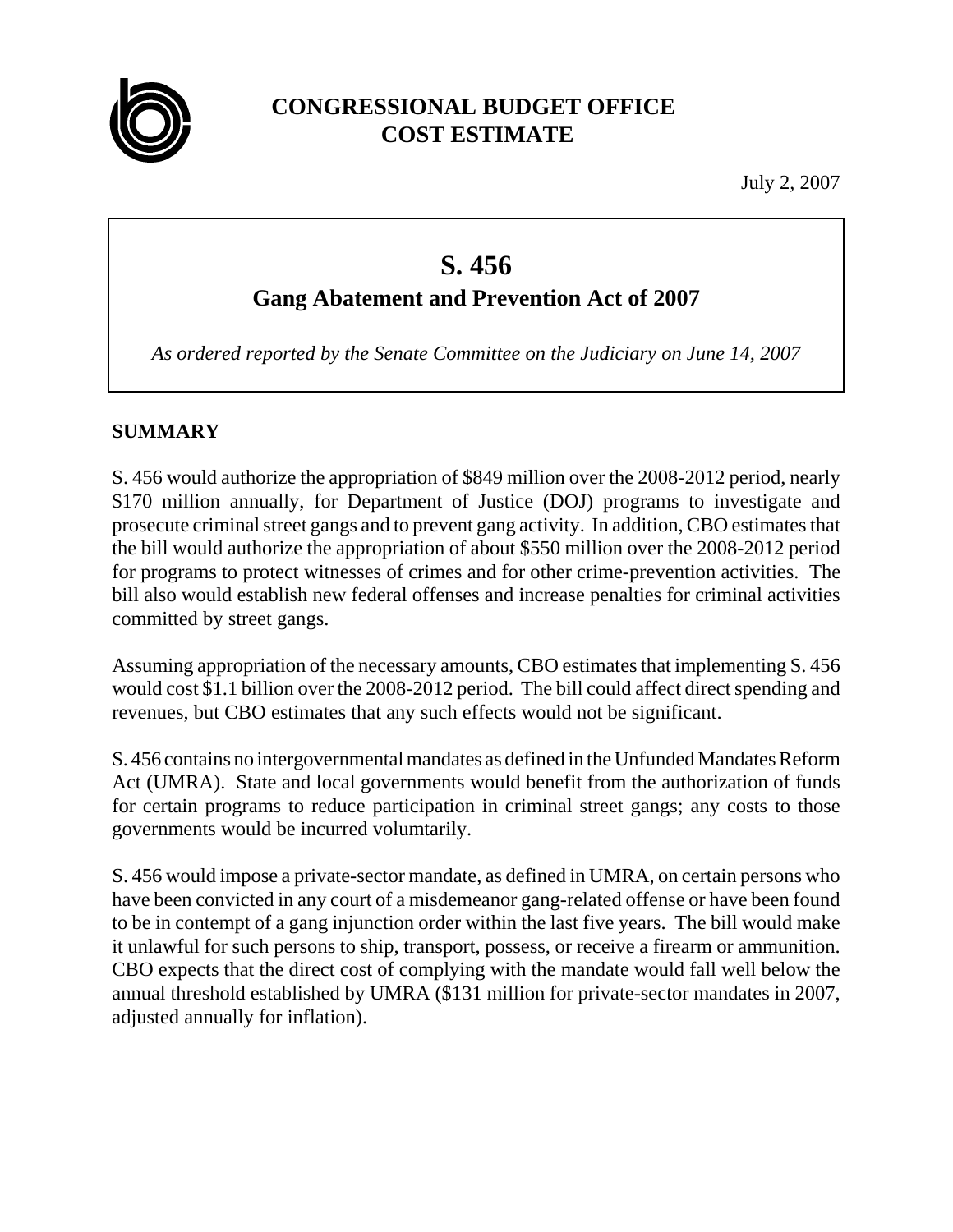#### **ESTIMATED COST TO THE FEDERAL GOVERNMENT**

The estimated budgetary impact of S. 456 is shown in the following table. The costs of this legislation fall within budget functions 750 (administration of justice) and 800 (general government).

|                                      | By Fiscal Year, in Millions of Dollars         |          |          |              |                  |                  |
|--------------------------------------|------------------------------------------------|----------|----------|--------------|------------------|------------------|
|                                      | 2007                                           | 2008     | 2009     | 2010         | 2011             | 2012             |
|                                      | SPENDING SUBJECT TO APPROPRIATION <sup>a</sup> |          |          |              |                  |                  |
| Spending Under Current Law           |                                                |          |          |              |                  |                  |
| for Programs Authorized by S. 456    |                                                |          |          |              |                  |                  |
| Budget Authority <sup>b</sup>        | 267                                            | $\theta$ | $\theta$ | $\mathbf{0}$ | $\boldsymbol{0}$ | $\boldsymbol{0}$ |
| <b>Estimated Outlays</b>             | 239                                            | 133      | 62       | 27           | $\overline{0}$   | $\overline{0}$   |
| Proposed Changes:                    |                                                |          |          |              |                  |                  |
| <b>DOJ</b> Gang Programs             |                                                |          |          |              |                  |                  |
| Authorization Level                  | $\theta$                                       | 170      | 170      | 170          | 170              | 170              |
| <b>Estimated Outlays</b>             | $\overline{0}$                                 | 71       | 124      | 152          | 161              | 170              |
| <b>Short-Term Witness Protection</b> |                                                |          |          |              |                  |                  |
| <b>Estimated Authorization Level</b> | $\theta$                                       | 45       | 46       | 48           | 50               | 51               |
| <b>Estimated Outlays</b>             | $\Omega$                                       | 32       | 39       | 35           | 49               | 50               |
| <b>Witness Protection Grants</b>     |                                                |          |          |              |                  |                  |
| <b>Authorization Level</b>           | $\mathbf{0}$                                   | 90       | 90       | 90           | $\Omega$         | $\overline{0}$   |
| <b>Estimated Outlays</b>             | $\Omega$                                       | 20       | 47       | 65           | 59               | 43               |
| Other Programs                       |                                                |          |          |              |                  |                  |
| <b>Estimated Authorization Level</b> | $\mathbf{0}$                                   | 32       | 3        | 3            | 2                | $\frac{2}{5}$    |
| <b>Estimated Outlays</b>             | $\overline{0}$                                 | 8        | 12       | 10           | 6                |                  |
| <b>Total Changes</b>                 |                                                |          |          |              |                  |                  |
| <b>Estimated Authorization Level</b> | $\theta$                                       | 337      | 309      | 311          | 222              | 223              |
| <b>Estimated Outlays</b>             | $\Omega$                                       | 109      | 206      | 260          | 267              | 267              |
| Spending Under S. 456                |                                                |          |          |              |                  |                  |
| <b>Estimated Authorization Level</b> | 267                                            | 337      | 309      | 311          | 222              | 223              |
| <b>Estimated Outlays</b>             | 239                                            | 242      | 268      | 287          | 267              | 267              |

a. In addition to the amounts shown above, enacting S. 456 also could affect revenues and direct spending, but CBO estimates that any such effects would not be significant in any year.

b. The 2007 level is the amount appropriated for that year for the programs authorized by S. 456.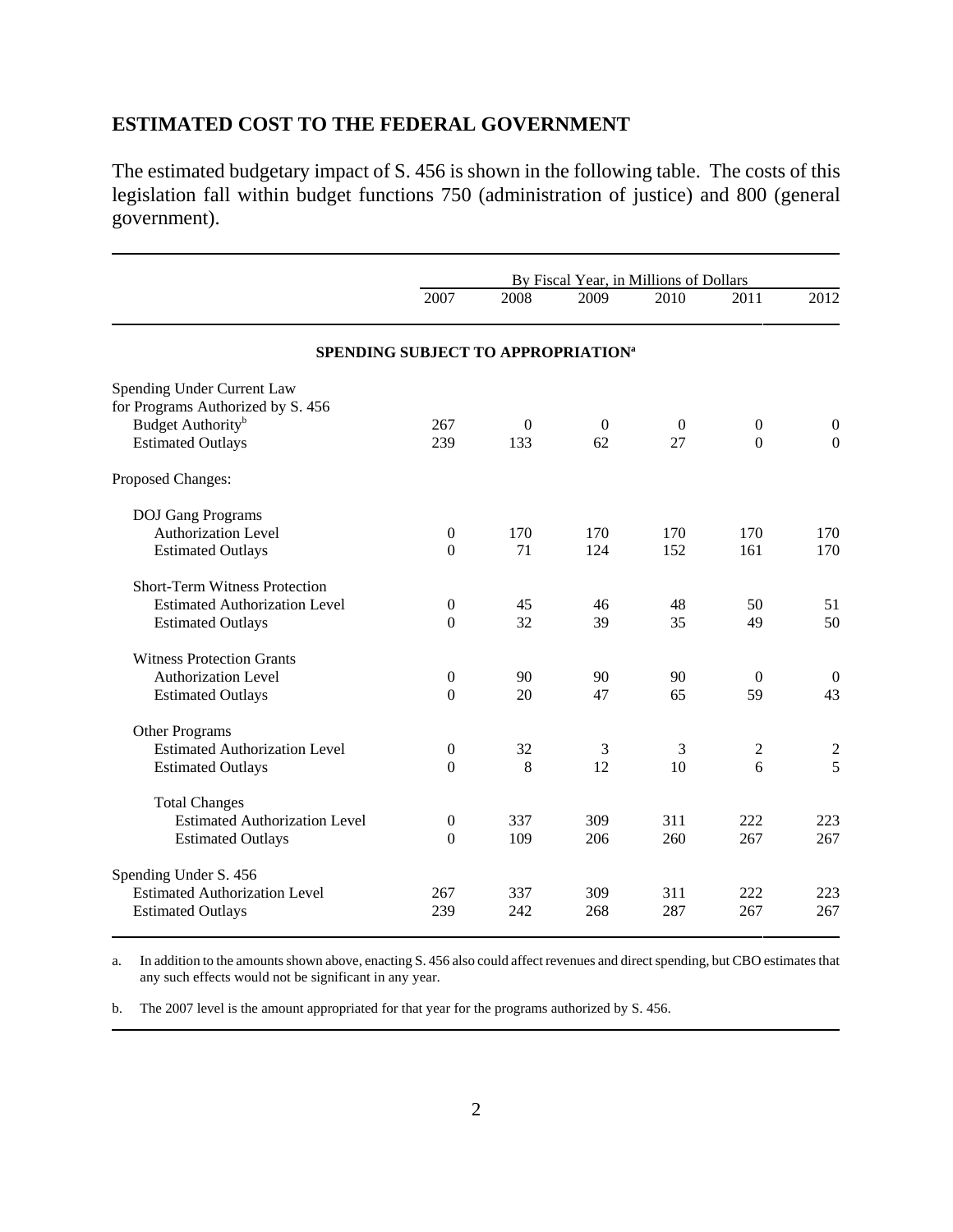#### **BASIS OF ESTIMATE**

For this estimate, CBO assumes that the bill will be enacted near the beginning of fiscal year 2008. CBO estimates that implementing S. 456 would cost \$1.1 billion over the 2008-2012 period, assuming appropriation of the necessary funds. We also estimate that enacting the bill could increase both direct spending and revenues, but any such effects would not be significant in any year.

#### **Spending Subject to Appropriation**

For this estimate, CBO assumes that the necessary amounts will be appropriated for each fiscal year and that spending will follow the historical spending patterns for these or similar activities.

**DOJ Gang Prevention Programs.** S. 456 would authorize the appropriation of \$169.8 million annually over the 2008-2012 period for gang-prevention programs, including:

- \$75 million annually for the Attorney General to establish teams of federal, state, and local law enforcement agents to investigate and prosecute criminal street gangs in selected areas considered to be "high-intensity gang activity areas" and for additional federal attorneys and staff to handle gang-related criminal cases;
- \$35 million annually for grants to state, local, and tribal governments and privatesector entities for gang-prevention programs;
- \$20 million annually for the Attorney General to expand the Project Safe Neighborhoods program, which directs United States Attorneys to investigate and prosecute criminal street gangs;
- \$10 million annually to expand the Safe Streets program of the Federal Bureau of Investigation to assist investigations of criminal street gangs;
- \$20 million annually for grants to state, local, and tribal prosecutors and law enforcement agencies to combat violent crime;
- \$4.8 million annually for grants to state, local, and tribal governments and nonprofit agencies for programs to combat juvenile delinquency; and
- \$5 million annually for grants to public and nonprofit agencies for innovative programs to reduce gang activity.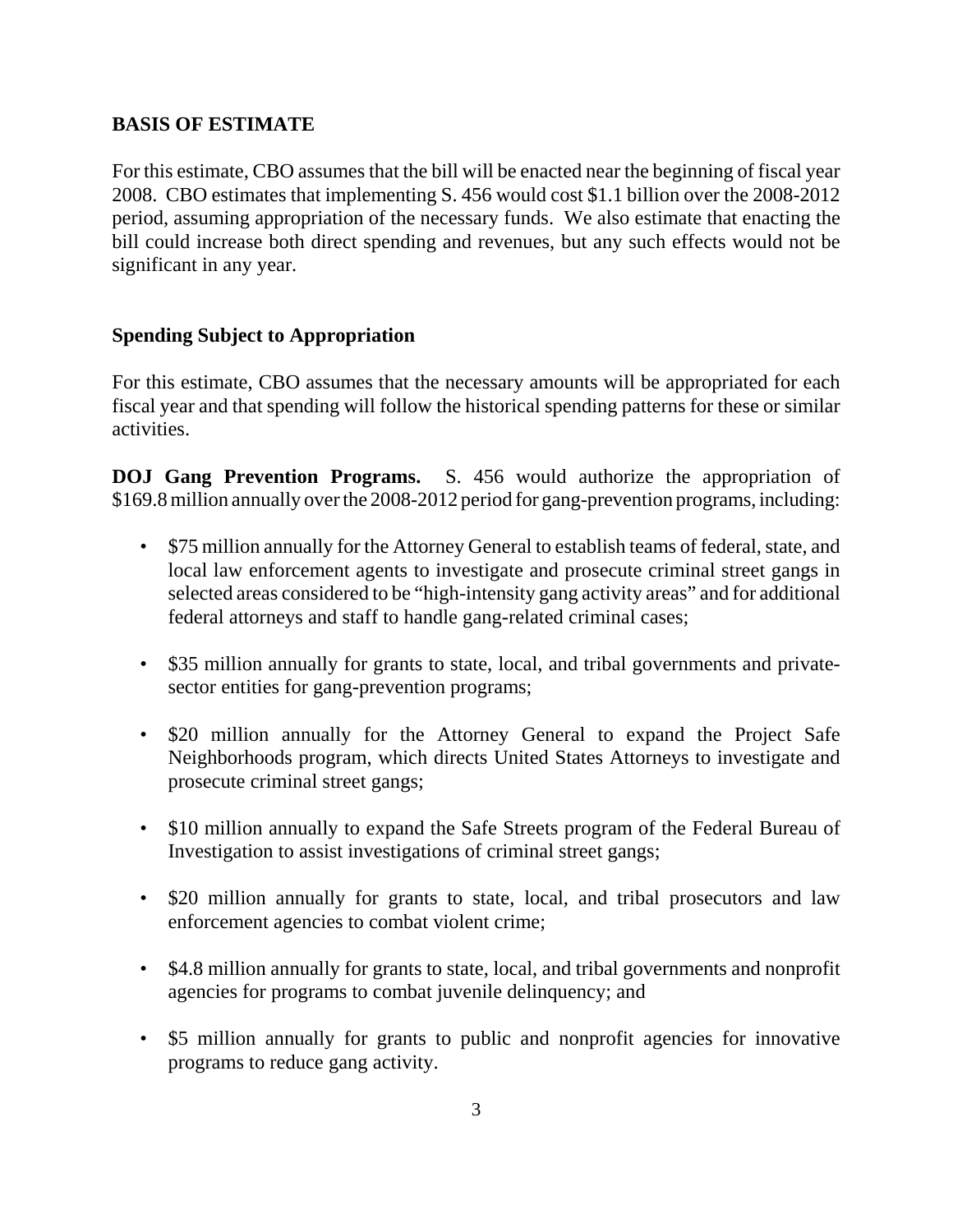**Short-Term Witness Protection.** Section 308 would direct the U.S. Marshals Service to provide protection for witnesses in state and local trials involving homicide or other major violent crimes. CBO assumes that this program would be structured to provide short-term protection to such witnesses similar to the current state and local protection programs and that the program would be focused on witnesses from larger cities with violent crime rates above the national average. Based on information from DOJ, CBO estimates that implementing this provision would cost \$215 million over the 2008-2012 period, subject to appropriation of the necessary funds. The costs of this program may be higher or lower depending on the number of state and local governments that could participate and would choose to do so.

**Witness Protection Grants.** Section 308 would authorize the appropriation of \$90 million a year over the 2008-2010 period for DOJ to make grants to state and local governments to identify witnesses in need of protection and to provide such protection if necessary. Funding received from this program may also be used to reimburse U.S. Marshals if a state or local government chooses to have protection provided by the federal government. Based on the historical performance of other DOJ grant programs. CBO estimates that implementing this provision would cost \$234 million over the 2008-2012 period, subject to appropriation of the specified funds.

**Other Programs.** CBO estimates that S. 456 would authorize the appropriation of about \$40 million over the 2008-2012 period for other crime prevention programs. The bill would authorize the appropriation of \$18 million for grants to public and private entities for innovative crime- and delinquency-prevention programs, \$6.5 million for training state and local prosecutors at the National Advocacy Center, and \$5 million for a commission on public safety.

S. 456 also would expand the National Youth Anti-Drug Media Campaign. That program delivers anti-drug messages through mass communications to help prevent and reduce youth drug use. The bill would add the prevention of youth heroin use, including "cheese heroin" (a combination of heroin and certain over-the-counter cold medications) which is primarily aimed at grade school children. Based on information from the Office of National Drug Control Policy (ONDCP), CBO estimates that adding a specific and targeted youth heroin campaign would cost about \$2 million annually.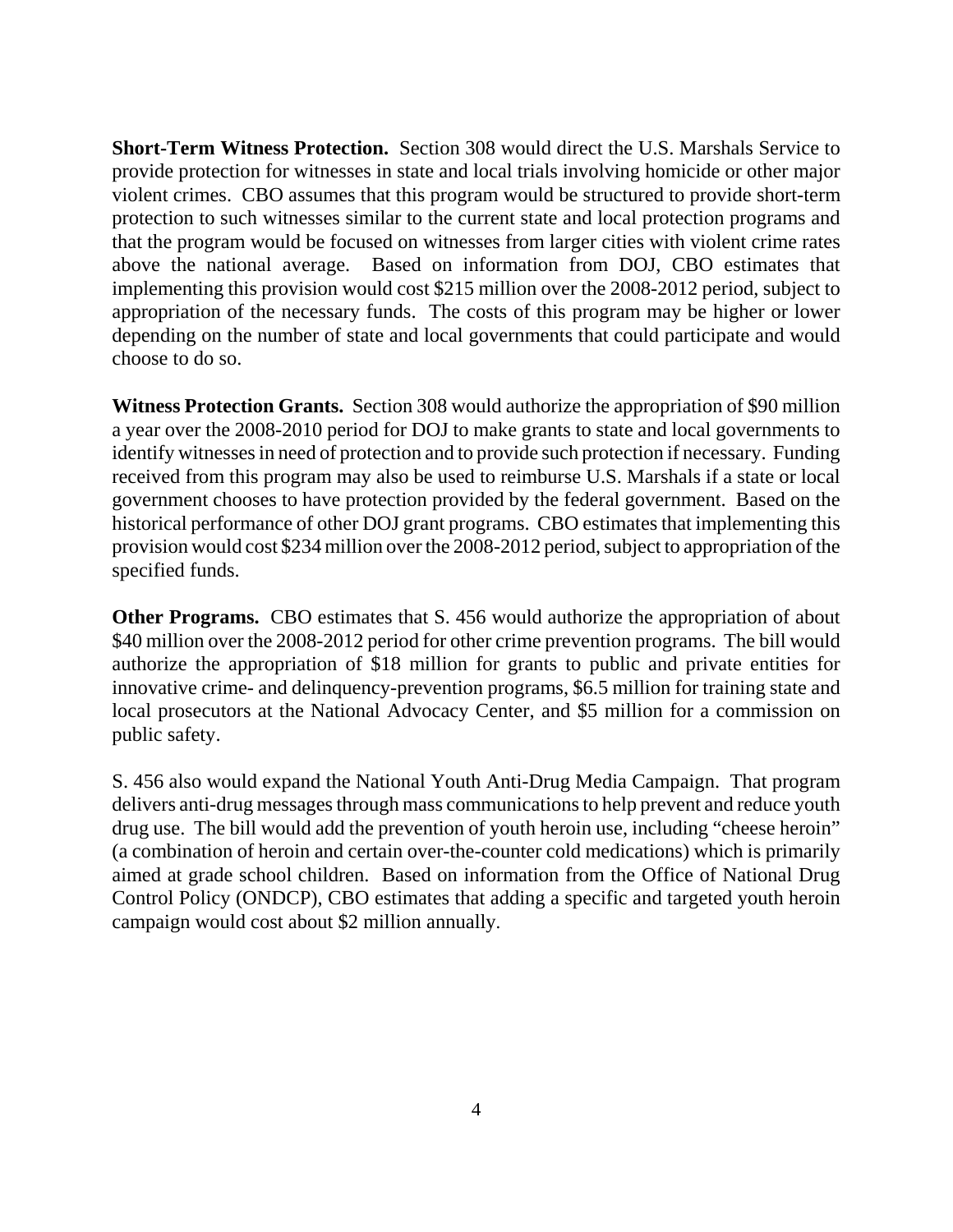#### **Direct Spending and Revenues**

S. 456 would establish new and increased criminal penalties for various crimes involving criminal street gangs. Thus, the federal government might collect additional fines if the bill is enacted. Collections of criminal fines (recorded as revenues) are deposited in the Crime Victims Fund and later spent. CBO expects that any additional revenues and direct spending would not be significant.

#### **ESTIMATED IMPACT ON STATE, LOCAL, AND TRIBAL GOVERNMENTS**

This bill contains no intergovernmental mandates as defined in UMRA. Assuming appropriation of the authorized amounts, state and local law enforcement and prosecutors could receive up to \$450 million in federal assistance over the next five years to combat gang activity; any costs to those governments would be incurred voluntarily. Those governments also would benefit from expanded programs of the Federal Bureau of Investigation and the United States Attorneys to identify and prosecute criminal street gangs.

#### **ESTIMATED IMPACT ON THE PRIVATE SECTOR**

S. 456 would impose a private-sector mandate, as defined in UMRA, on certain persons who have been convicted in any court of a misdemeanor gang-related offense or have been found by any court to be in contempt of a gang injunction order within the last five years. The bill would make it unlawful for such persons to ship, transport, possess, or receive a firearm or ammunition in interstate or foreign commerce. A "misdemeanor gang-related offense" means an offense that has as an element the membership of the defendant in a criminal street gang. The term "gang injunction order" means a court order that names the defendant as a member of a criminal street gang and restrains the defendant from associating with other gag members. Based on information from government sources, CBO estimates that the direct cost of complying with the mandate would fall well below the annual threshold (\$131 million for private-sector mandates in 2007, adjusted annually for inflation).